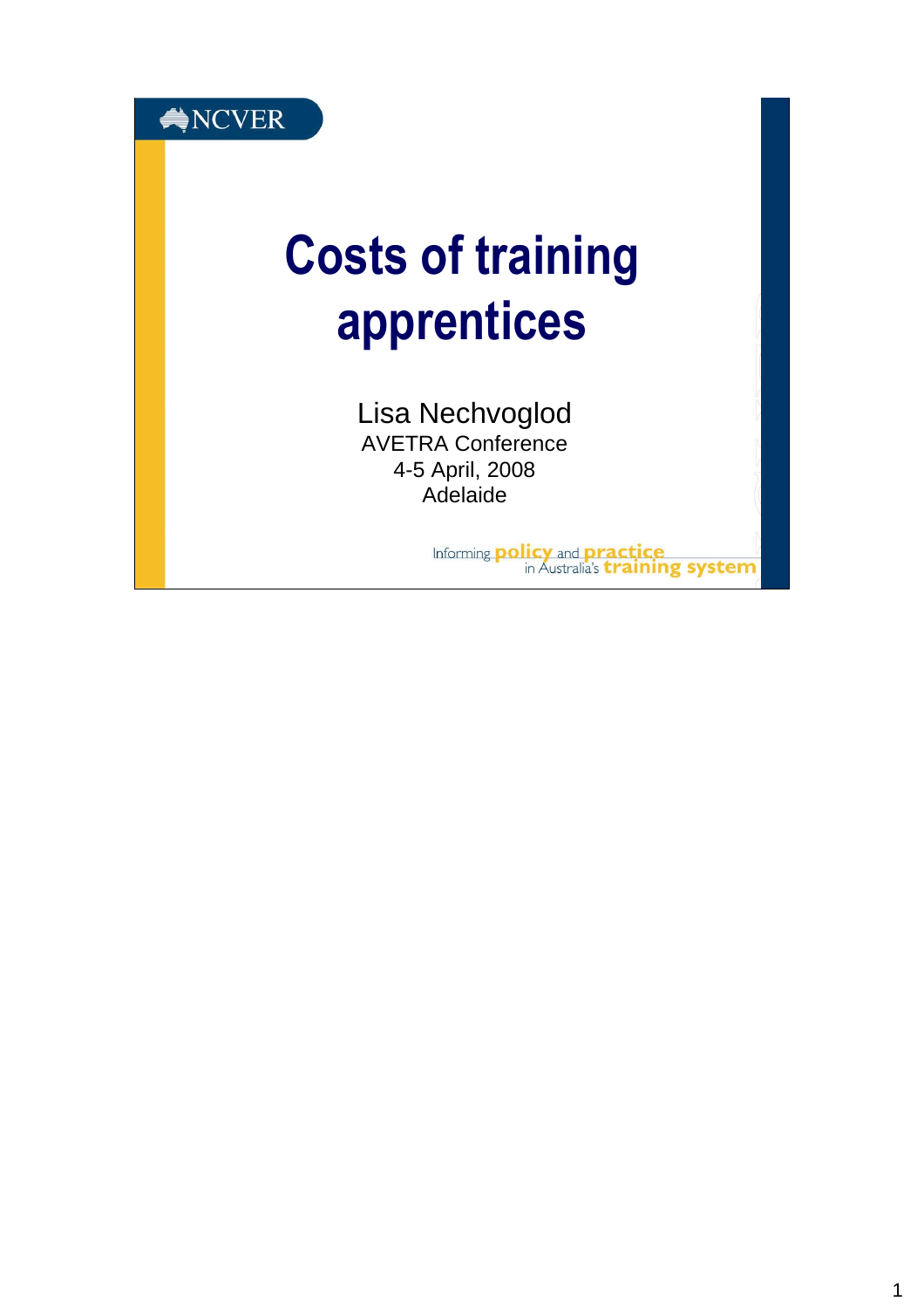## Purpose of the research

- Not many Australian studies about costs, studies have tended to focus on return on investment (ROI).
- Quantify total costs of training apprentices to certificate III in the plumbing and electrical industries.
- **Total costs refers to the costs of the** employer, apprentice, user pays and opportunity costs to apprentice.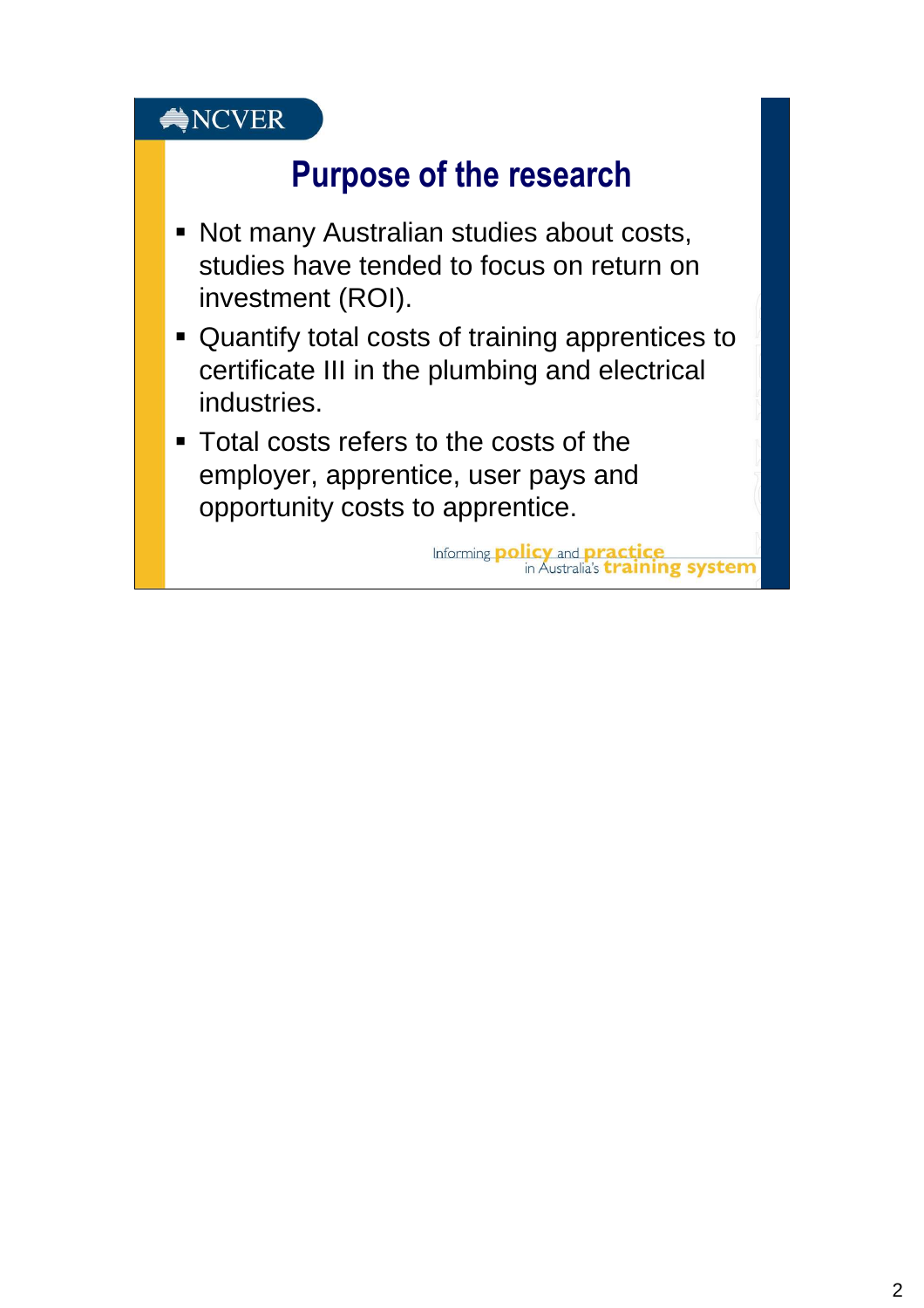# Context of report

- **-** Apprenticeship system is the foundation of training for trades in Australia.
- Recent skills shortages have focused on the numbers of apprentices being trained.
- **Employers and individuals choose to undertake** training based on the perceived costs and benefits.
- There must be a perceived net benefit in economic terms for apprenticeships to go ahead.
- **Influence of factors effecting the uptake of** apprenticeships.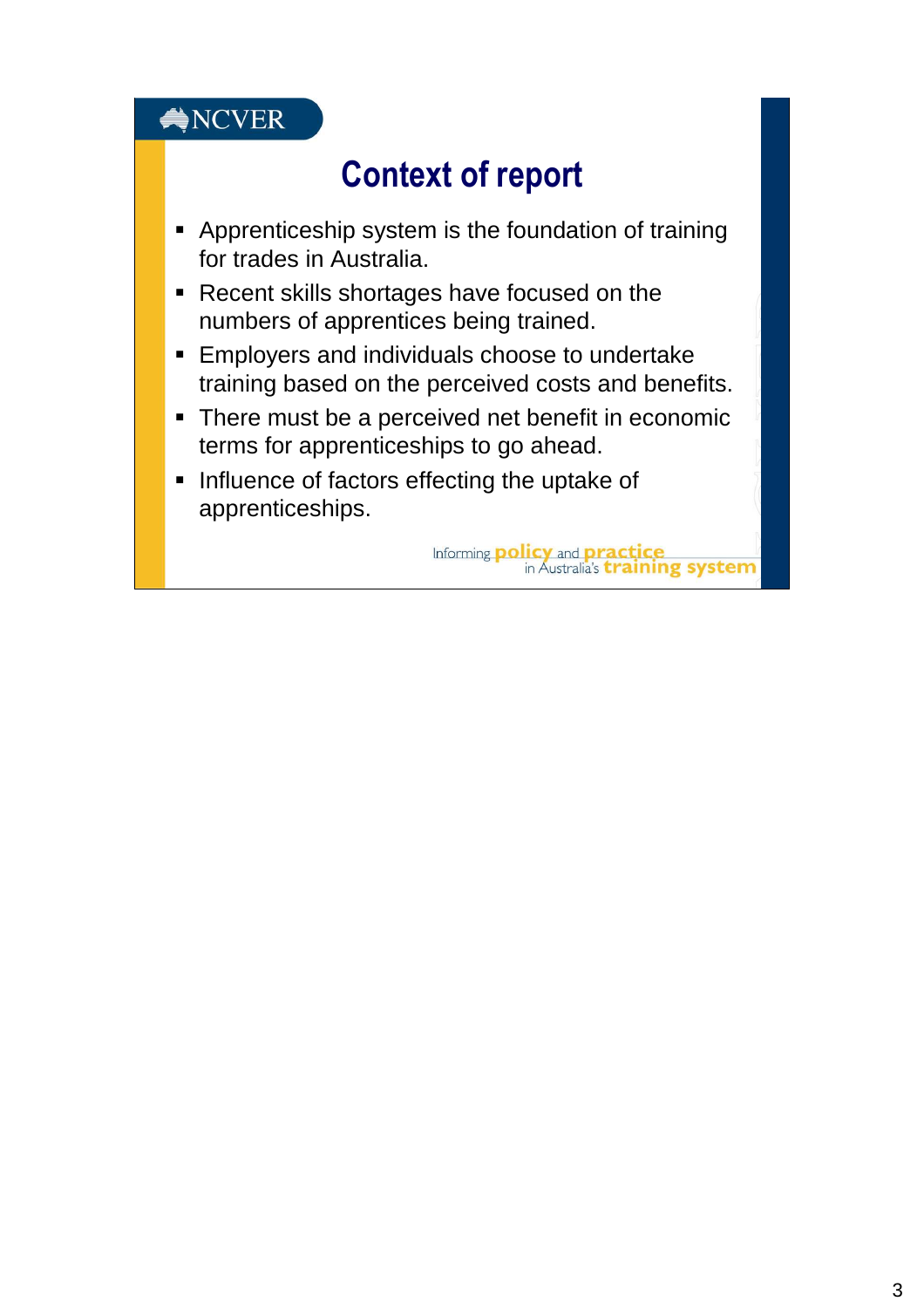# Data sourced from employers

| <b>Employer costs</b>                                                                                            | <b>Employer benefits</b>                                                |
|------------------------------------------------------------------------------------------------------------------|-------------------------------------------------------------------------|
| Direct costs                                                                                                     | Government incentives                                                   |
| Apprentice wages (including<br>superannuation, workers compensation,<br>payroll tax, allowances and other costs) | Other incentives such as Construction<br>Industry Training Board (CITB) |
| Training fees                                                                                                    | Productive contribution of apprentice                                   |
| Group training fee                                                                                               |                                                                         |
| <b>Indirect costs</b>                                                                                            |                                                                         |
| Apprentice supervision costs                                                                                     |                                                                         |
| Administration costs                                                                                             |                                                                         |
| Extra maintenance and materials wastage                                                                          |                                                                         |
| Informing <b>policy</b> and <b>practice</b><br>in Australia's <i>training</i>                                    |                                                                         |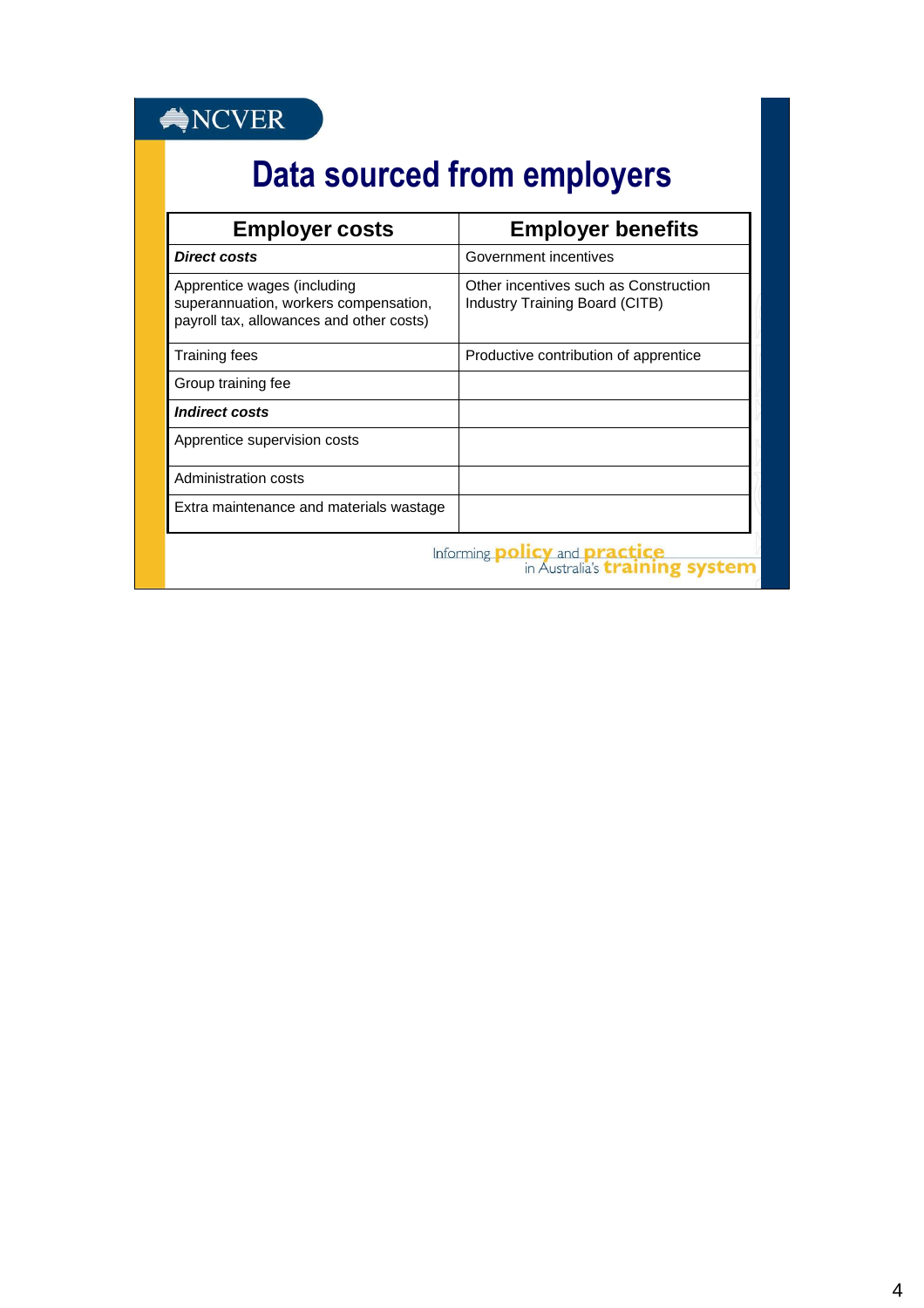### $\bigotimes \text{NCVER}$

# Data sourced from Apprentices

| <b>Apprentice costs</b>                       | <b>Apprentice benefits</b>                         |
|-----------------------------------------------|----------------------------------------------------|
| Training costs for of the job<br>training     | Incentives paid to apprentice<br>(from CITB)       |
| Costs such as tools, text books<br>etc.       | Allowances / tax rebates (Tools<br>for your trade) |
| Travel to and from training                   |                                                    |
| Opportunity cost                              |                                                    |
| Informing <b>p</b><br><b>ICV</b> and <b>D</b> |                                                    |

in Australia's *training system*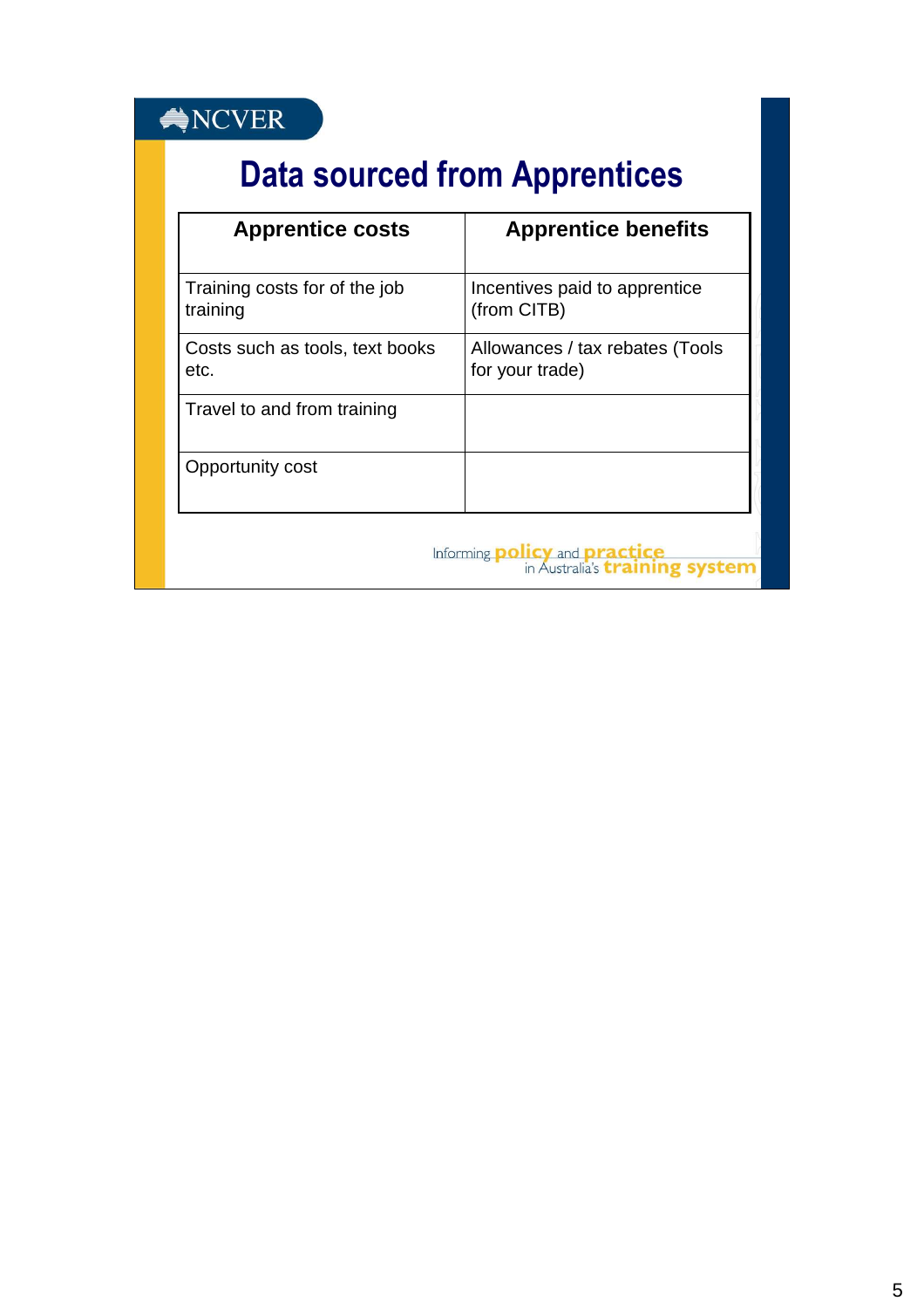# What we found: electrical

- **-** Differences between methods of hiring electrical apprentices
- **-** Direct hire companies lower than GT company
	- ► most for wages and supervision
	- ► smaller amounts for administration and material wastage
- GT company higher cost than direct hire
	- ► Most group training fee
	- ► supervision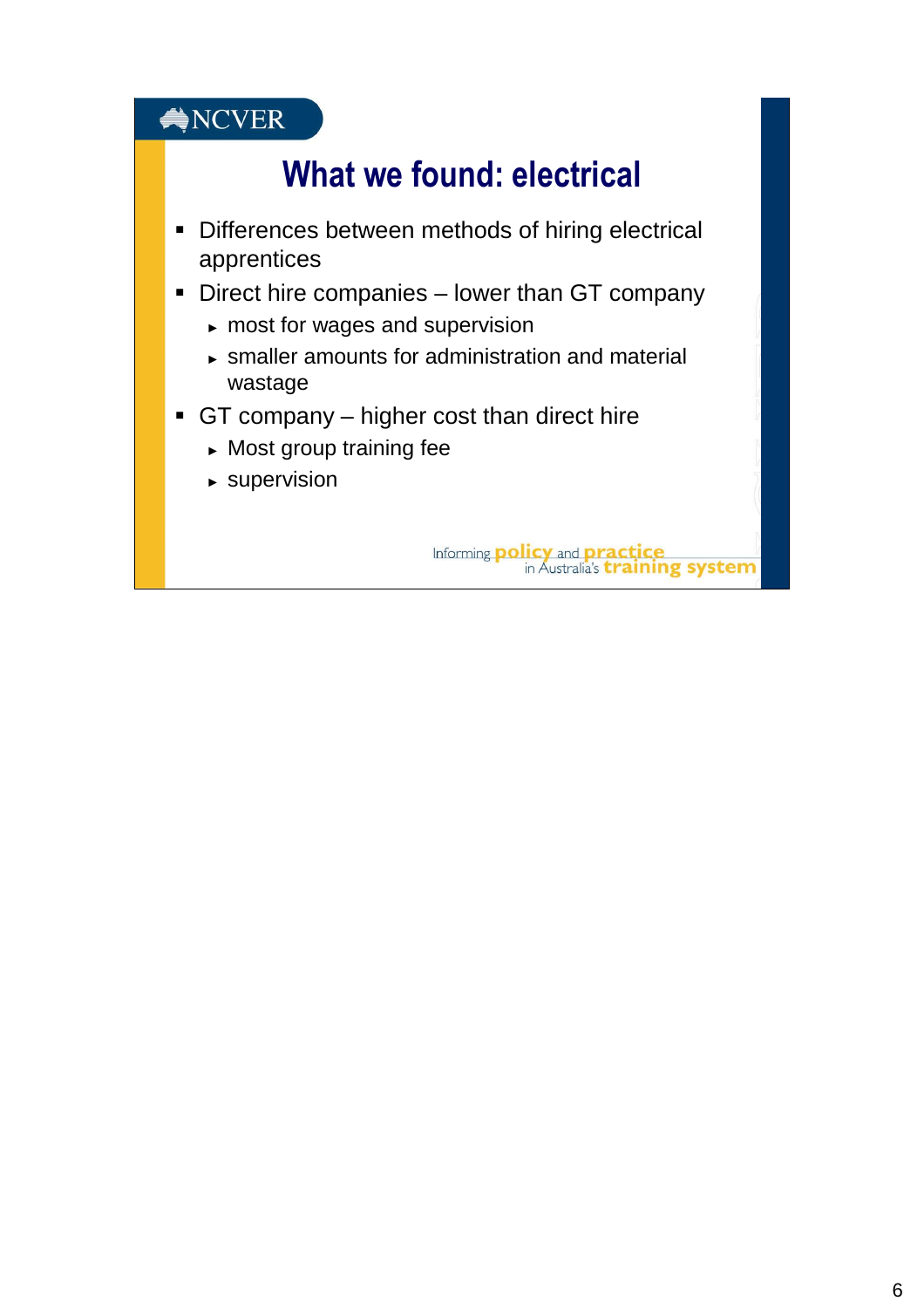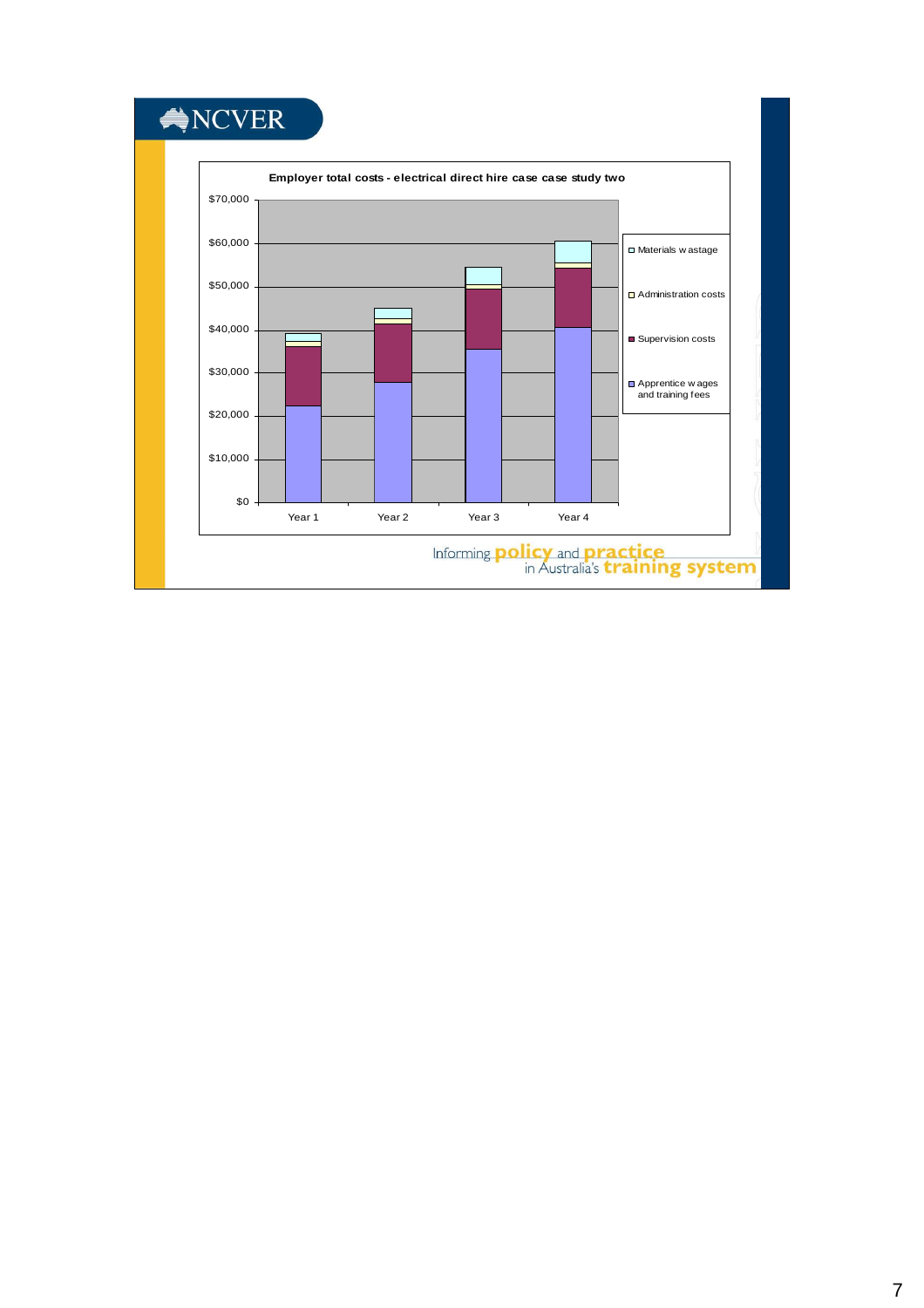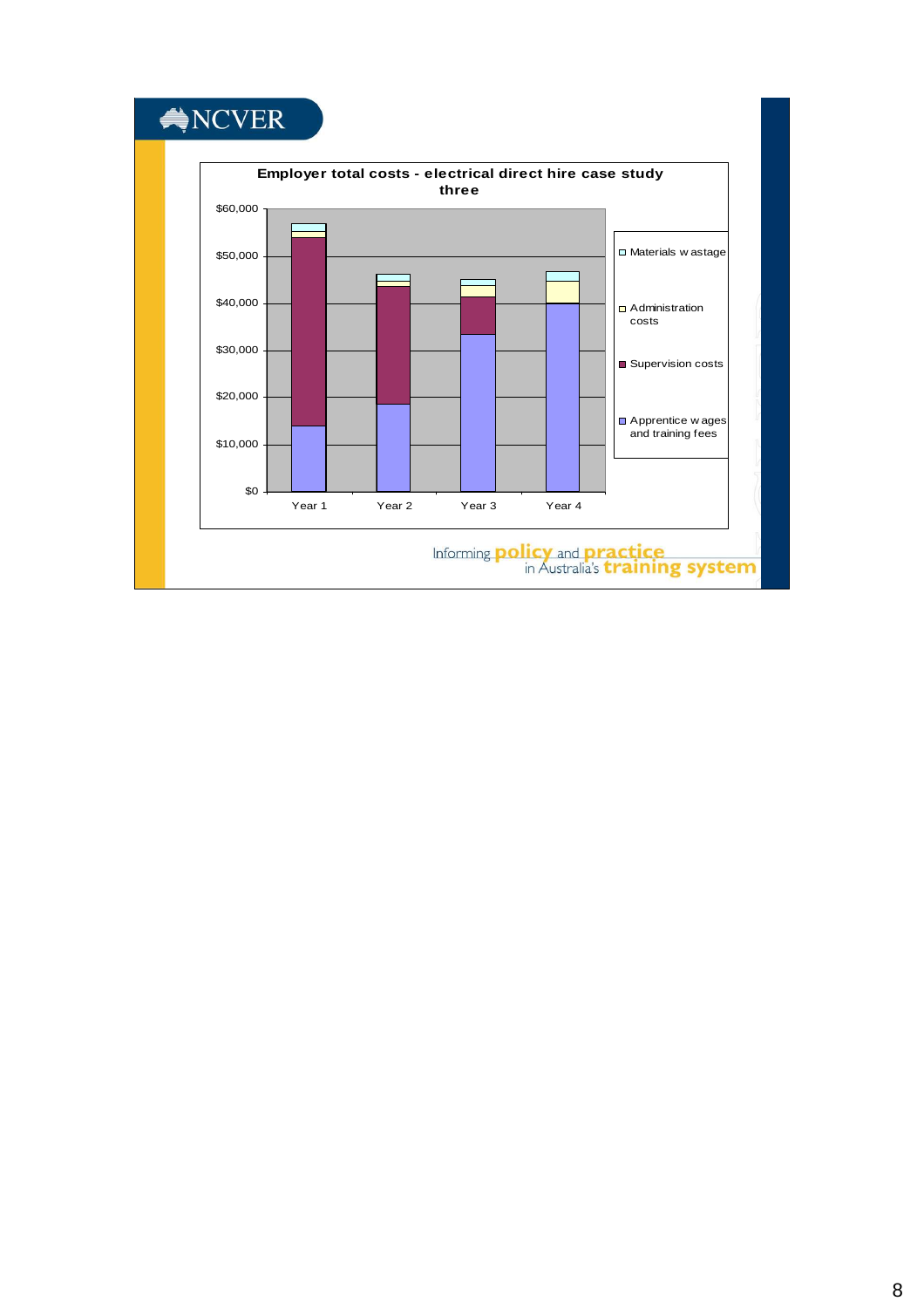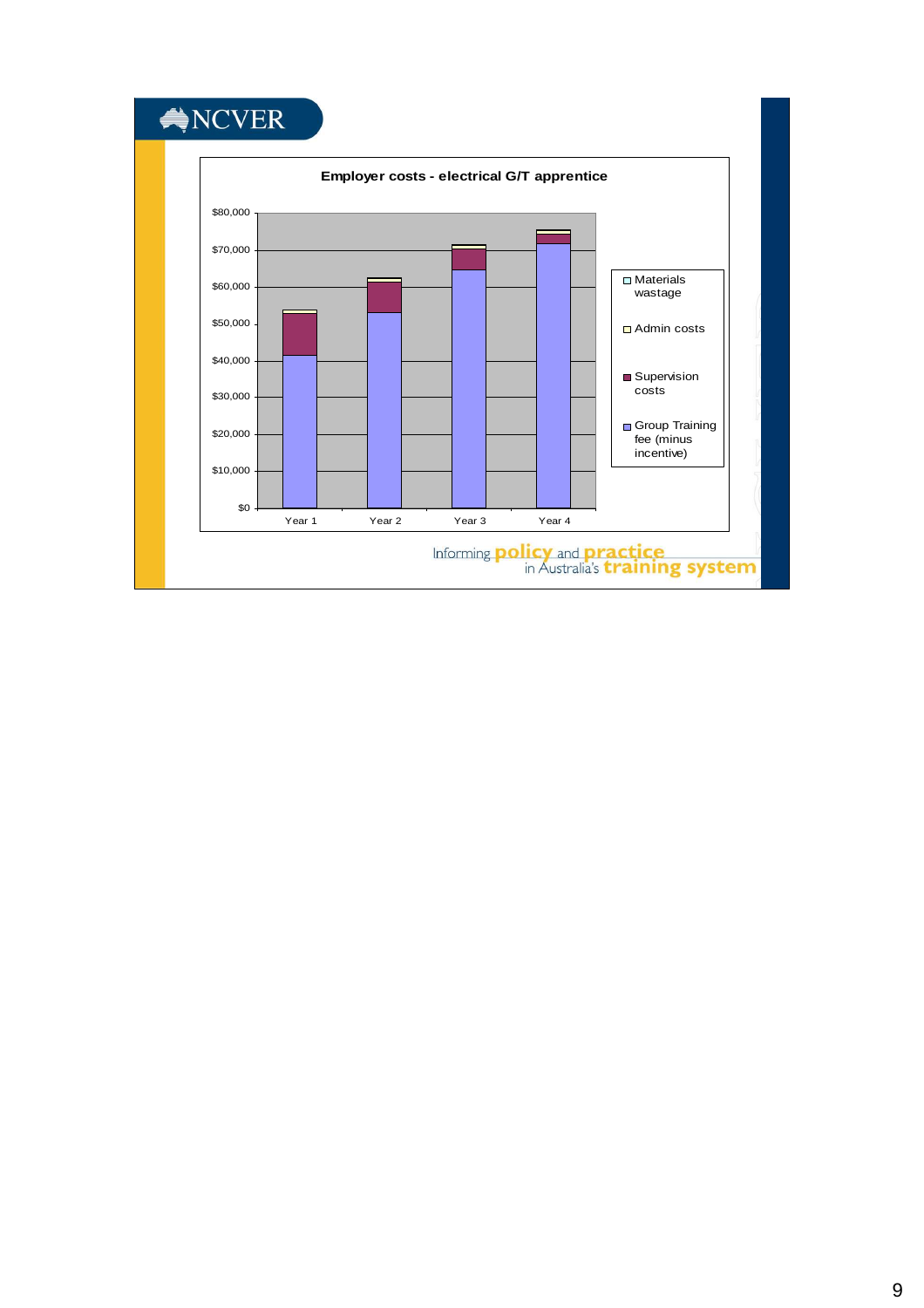

Apprentice also incurred costs mainly on tools required for the job and text books for TAFE.

For direct hire apprentice case studies the costs associated with their training are substantially higher than the costs of the group training apprentice. Case study one spent \$4372.50 overall to complete the training, the employer supplied this apprentice with basic tool kit and then the apprentice was responsible for purchasing any extra tools required. Case study two spent \$5740 overall with most of the money for tools (total \$4,600 on tools). Case study three incurred \$3150 overall with more of their costs on travel to and from their workplace and TAFE (\$1900 on travel, \$1250 on tools and text books for trade school). The pattern of costs is similar to the group training apprentice in that directly employed apprentices tend to spend most of their money on tools and these are during the first one to two years of the apprenticeship.

The group training company supplied the apprentice with the appropriate safety equipment at no cost. Basic tool kits were supplied by the group training company for a cost of \$800 for which the apprentice paid; there was also a charge of \$200 a year for tool upkeep. The apprentice also incurred costs for buying extra tools they required for the on the job component of their apprenticeship, these were not supplied by the group training company. In total the case study four apprentice spent \$1800 overall to complete the training.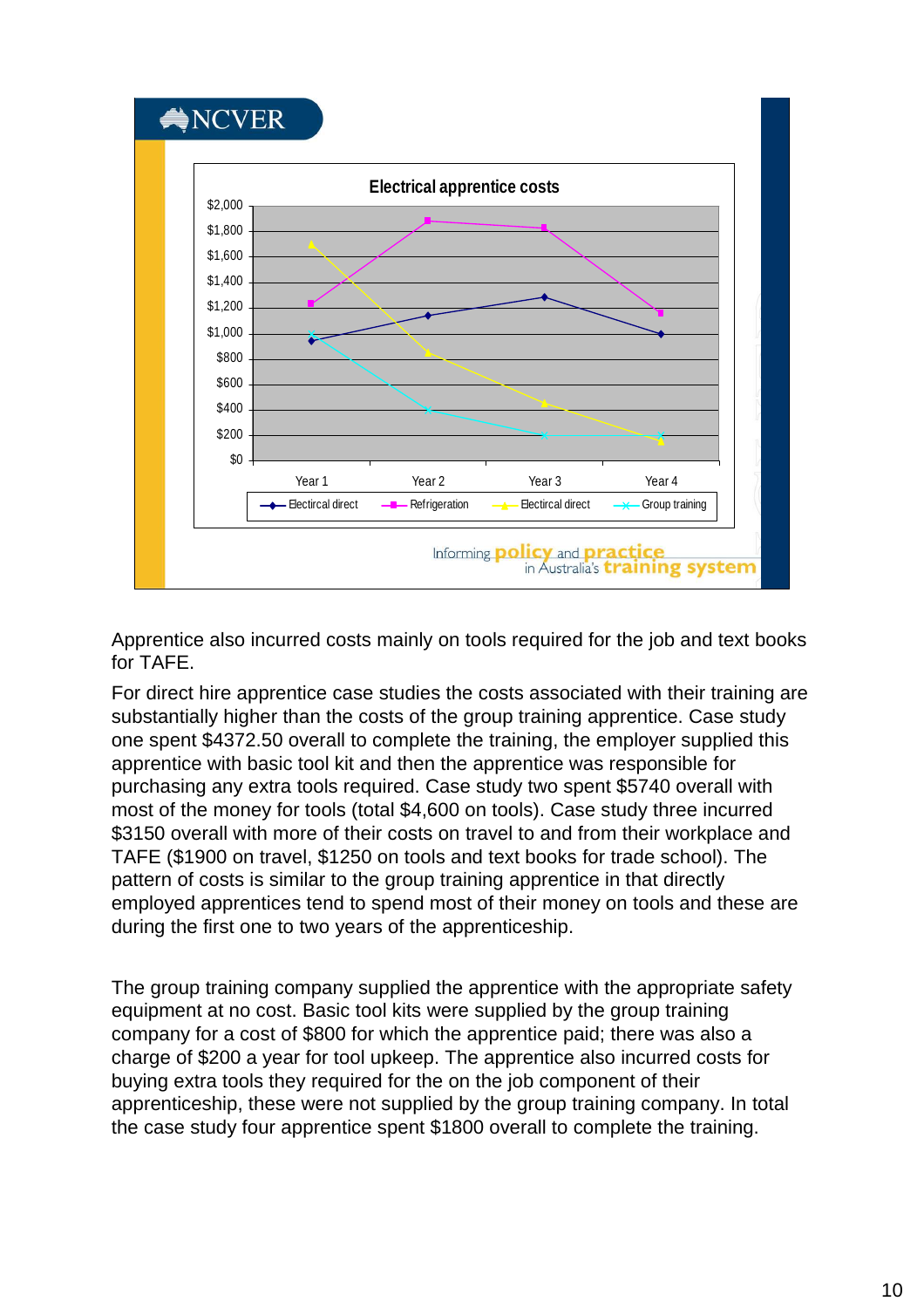# What we found: plumbing

- **-** Differences between methods of hiring plumbing apprentices
- **Direct hire companies higher than GT company** 
	- ► most for wages and supervision
	- ► smaller amounts for administration and material wastage
- GT company lower cost than direct hire
	- ► Most group training fee
	- ► supervision
- **More expensive than electrical apprentices**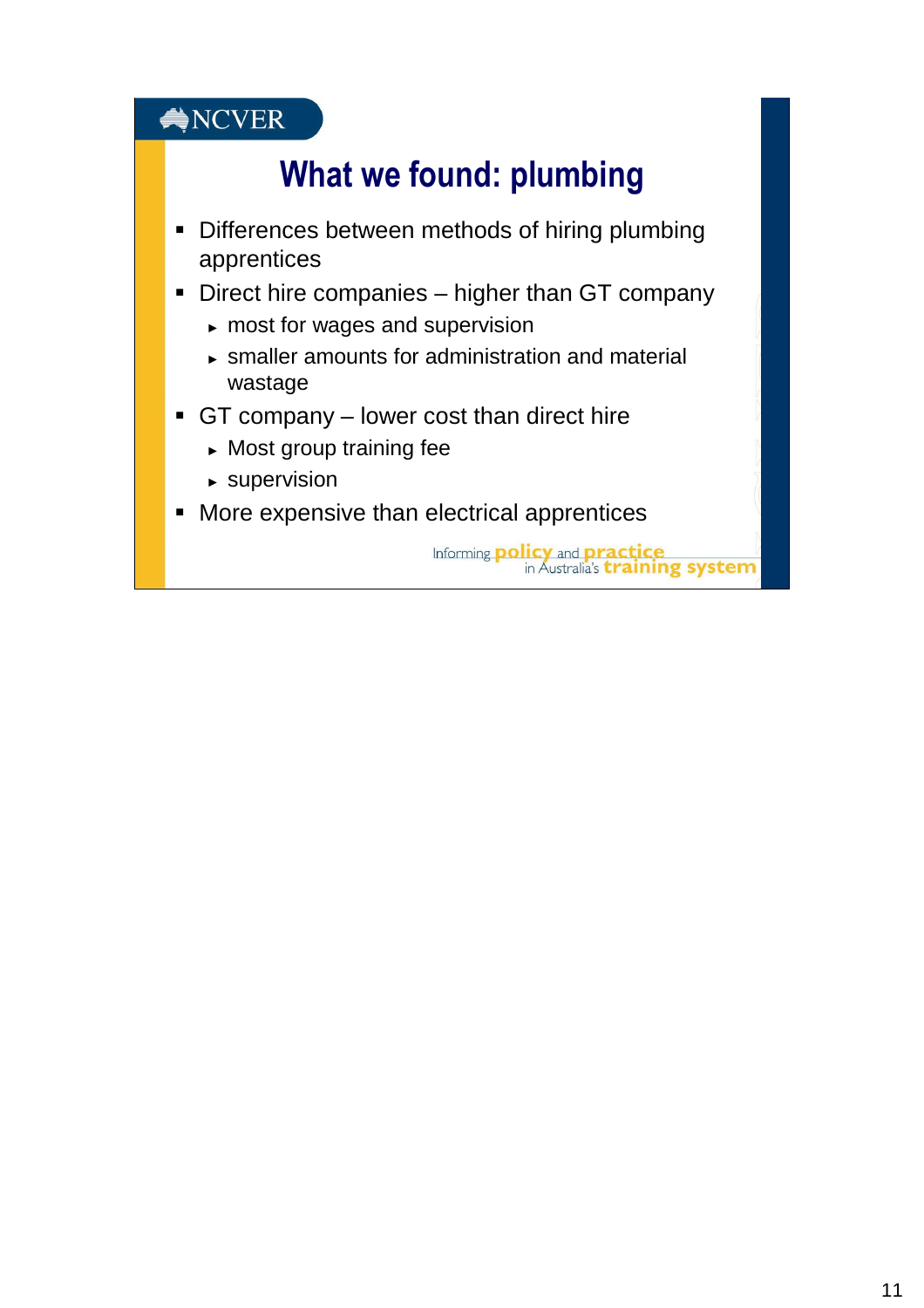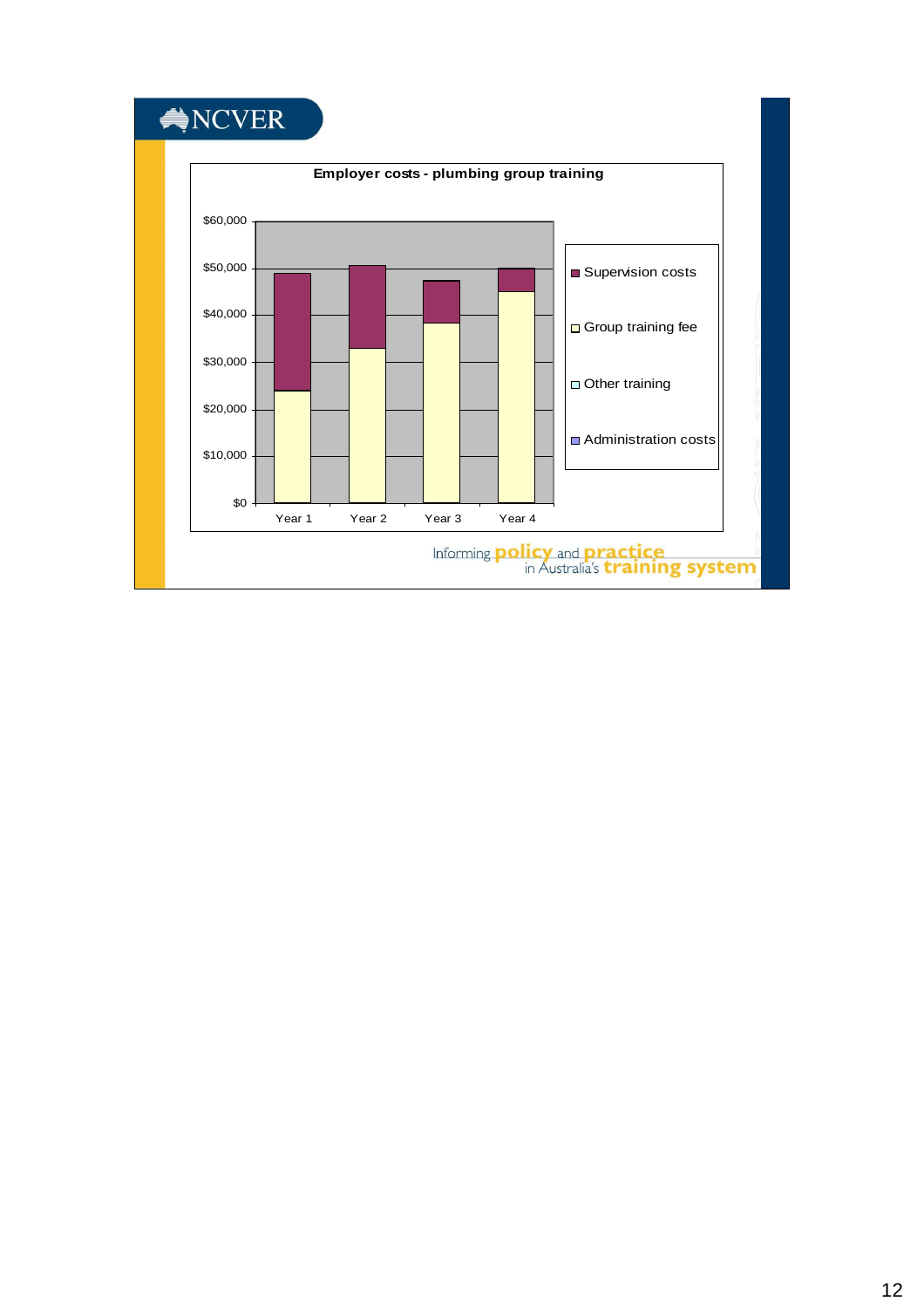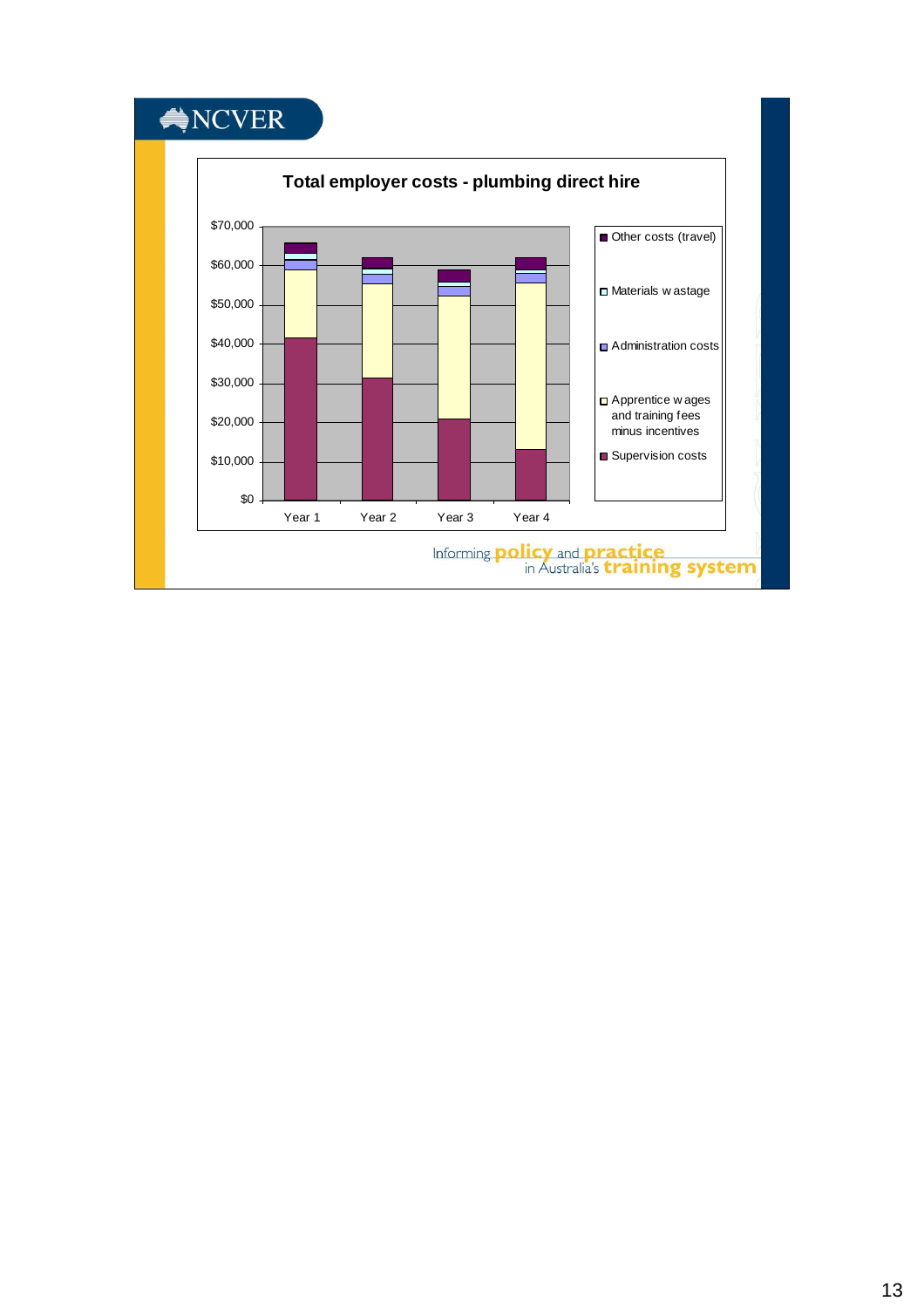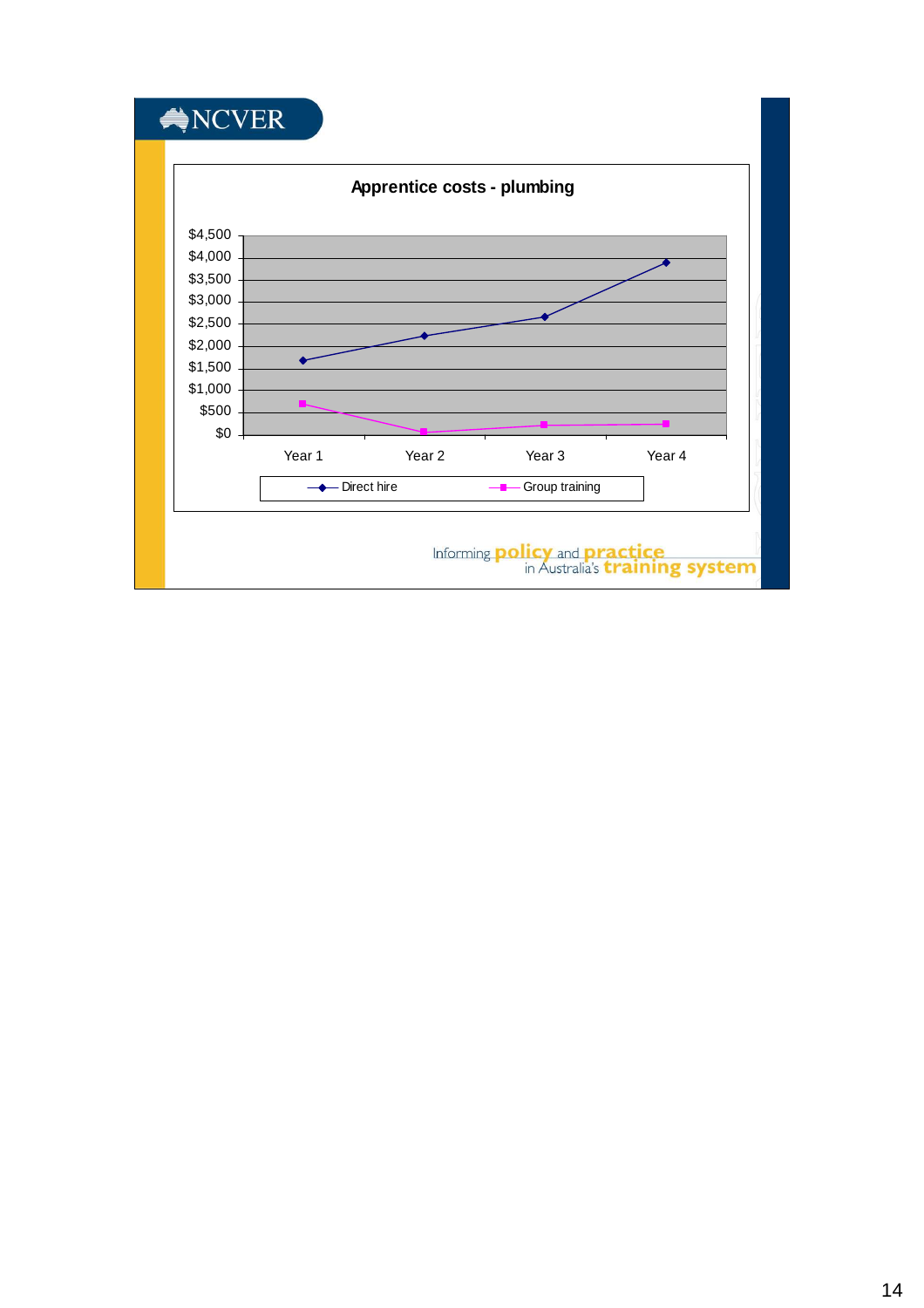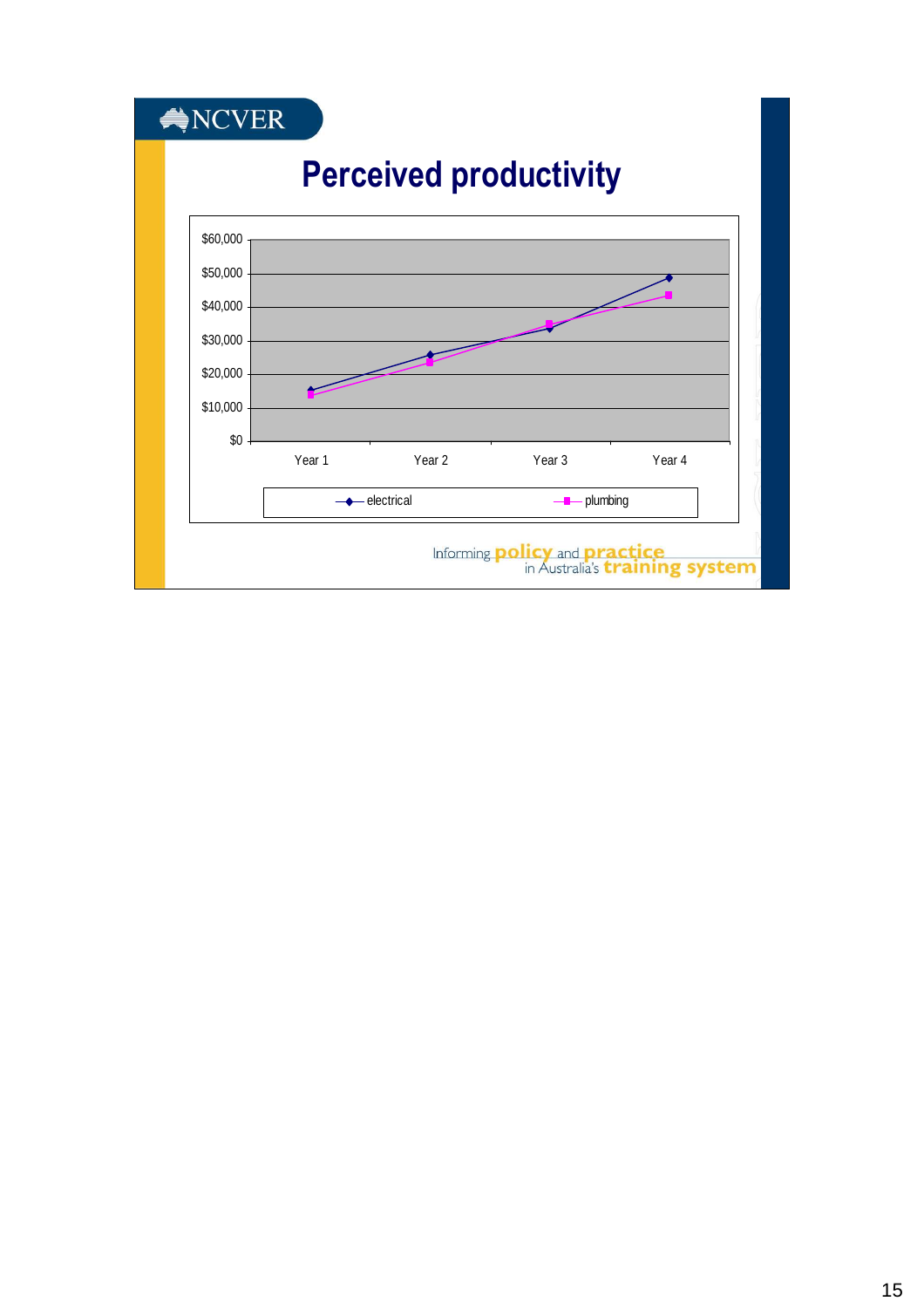# Summary of findings

- **Employers incur most of the costs of training an** apprentice to certificate III in the plumbing and electrical industries.
- Apprentices are almost as productive as a fully qualified worker in their final years.
- There is some difference in between hiring apprentices directly or hosting apprentices.
- **Employers weigh the costs and benefits of training** apprentices.
- There are other 'intangible' benefits for employers.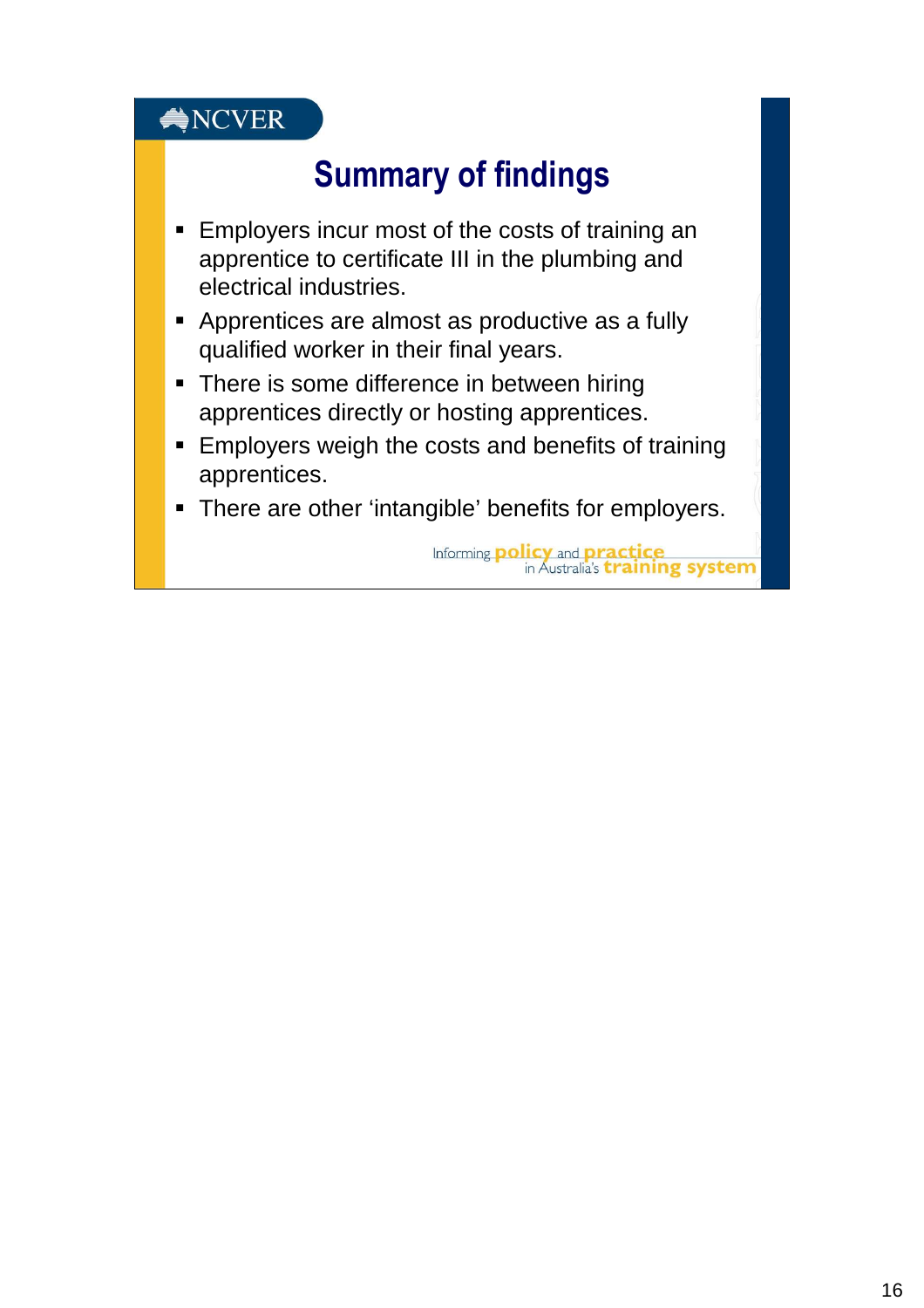# Summary of findings

- **Apprentices also incur costs for training.**
- Most of the costs relate to tools and training fees.
- **Apprentices are almost as productive as a** fully qualified worker in their final years.
- **-** Apprentices are willing to accept lower wages to attain a qualification which is an investment in their future.